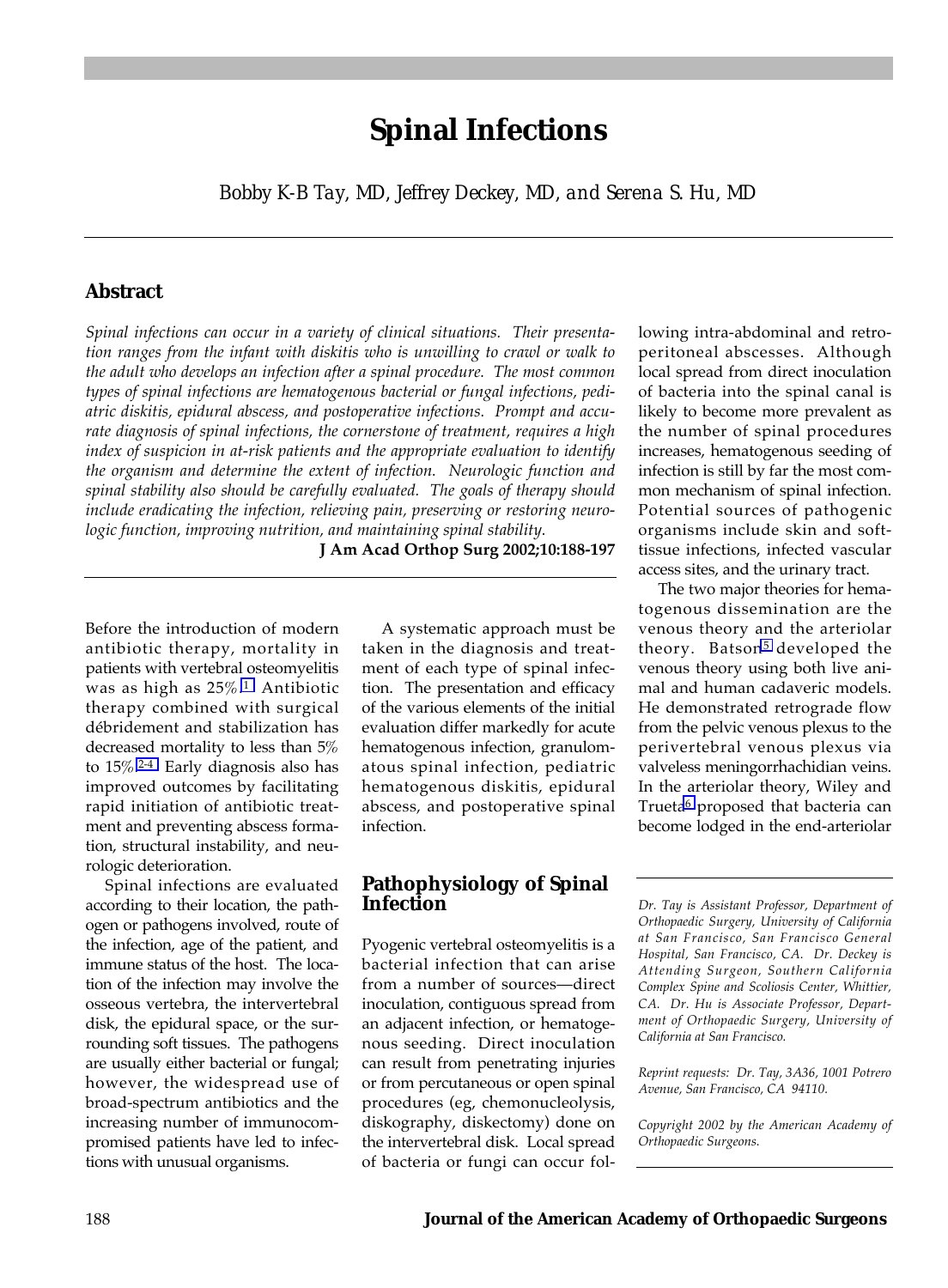network near the vertebral end plate. Both mechanisms are likely significant in the establishment of an infectious focus in the spinal column. In the cervical spine, an extensive prevertebral pharyngeal venous plexus also may act as a conduit for the spread of bacteria[.7](#page-8-0)

Local spread of infection can occur in a number of ways. Once the infection is established adjacent to the end plate of one vertebral body, it can rupture through that structure into the adjoining disk and infect the next vertebral body. The disk material is relatively avascular and is rapidly destroyed by the bacterial enzymes (Fig. 1). In the cervical spine, if the infection penetrates the prevertebral fascia, it can extend into the mediastinum or into the supraclavicular fossa, markedly increasing the extent and severity of the process. From the lumbar spine, abscess formation may track along the psoas muscle and into the buttock (piriformis fossa), the perianal region, the groin, or even the popliteal fossa. The extension of infection from the vertebral body or disk into the spinal canal may result in an epidural abscess or even bacterial meningitis. Destruction of the vertebral body and intervertebral disk can potentially lead to instability and collapse. In addition, with collapse of the vertebral body, infected bone or granulation tissue may be retropulsed into the spinal canal, causing neural compression or vascular occlusion. With pyogenic osteomyelitis, the lumbar spine is more commonly affected than the thoracic or cervical spine.<sup>8</sup>

The pathogenesis of spinal infection differs markedly between children and adults because of anatomic differences in the vascular anatomy of the vertebrae. In children, vascular channels cross the cartilaginous growth plate and end within the nucleus pulposus. These channels provide pathways for direct inoculation of organisms into the avascular nucleus pulposus. Since these vascular channels are not present in adults, the direct seeding of the disk does not occur, but rather spreading occurs by direct extension with rupture of the infective focus through the end plate into the disk.

Neurologic deterioration can be a devastating consequence of spinal infection. A number of different factors can cause neural deficit. Direct spread of infected material into the spinal canal can produce an epidural abscess that may compress the neural elements or cause thrombosis or infarction of the regional vascular supply to the spinal cord. Direct hematogenous spread rarely results in epidural abscess without the presence of associated diskitis or osteomyelitis. Pathologic fracture can occur, with associated extrusion of either infected material or bony

elements into the spinal canal. Kyphosis and/or spinal instability resulting from destruction of the disk, vertebral bone, and posterior stabilizing structures can cause neural impingement. Eismont et al4 reported several additional risk factors that predispose to neurologic deterioration: diabetes, rheumatoid arthritis, steroid use, advanced age, a more cephalad level of infection (ie, high thoracic or cervical), and infection with *Staphylococcus* species.

The pathophysiology of granulomatous spinal infection differs from that of pyogenic infections. The most common form of granulomatous disease of the spine is caused by *Mycobacterium tuberculosis* (Pottís disease). Although endemic in many developing countries, tuberculosis (TB) was nearly eradicated in



**Figure 1** A 56-year-old man presented with severe back pain following a urologic procedure. He had an elevated ESR but no leukocytosis. **A,** T1-weighted sagittal MR image of the lumbar spine shows severe edema of the L3-4 disk and adjacent soft tissues. **B,** T2 weighted sagittal MR image shows high signal intensity in the L3-4 disk and adjacent vertebral bodies, consistent with pyogenic diskitis and osteomyelitis. Cultures obtained from a CT-guided biopsy of the disk space grew *Staphylococcus aureus*.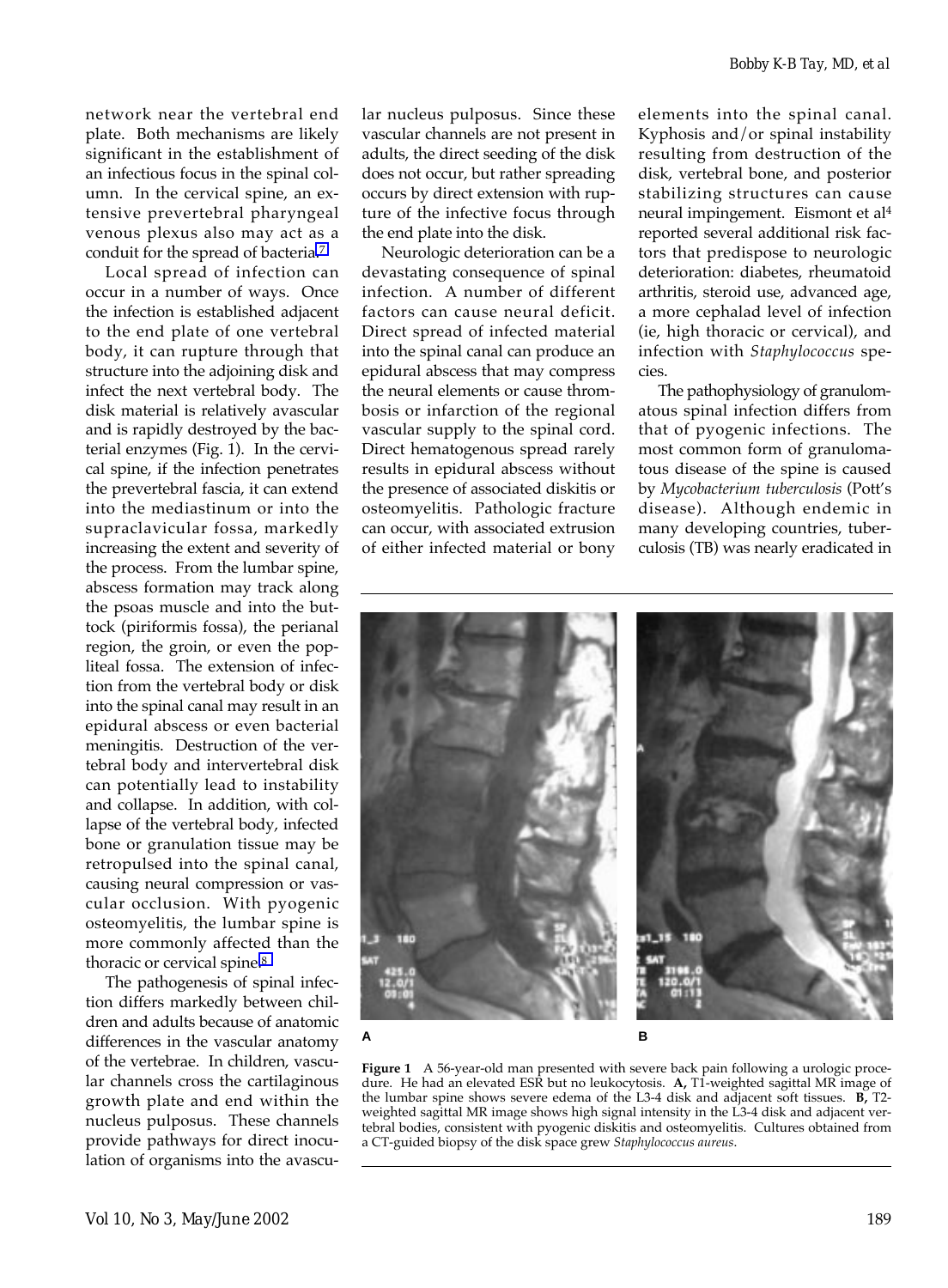the United States; however, there has been a recent resurgence of TB with resistant strains and in patients with human immunodeficiency virus (HIV). Although less than 10% of patients with TB have skeletal involvement, 50% of the skeletal involvement occurs in the spine. Depending on the series, between 10% and 61% of patients present with or develop a neurologic deficit[.9](#page-9-0)

With TB, the primary route of infection to the spine is hematogenous from a pulmonary or genitourinary source, although direct spread from adjacent structures can occur. Three major patterns of spinal vertebral body involvement have been documented: peridiscal, central, and anterior[.10](#page-9-0) The most common form, peridiscal, occurs adjacent to the vertebral end plate and spreads around a single intervertebral disk. Extension to the adjacent vertebra occurs as the granulomatous abscess material tracks beneath the anterior longitudinal ligament. Unlike the situation in pyogenic infections, the intervertebral disk is usually spared. Central involvement occurs in the middle of the vertebral body and can be mistaken for a tumor. Destruction of the vertebral body will then lead to spinal deformity. Anterior involvement begins beneath the anterior longitudinal ligament, causing scalloping of the vertebral body (Fig. 2). In contrast with peridiscal involvement, which affects a single motion segment, anterior involvement can produce a spinal abscess that extends over multiple levels. Primary involvement of the posterior structures is uncommon. Regionally, the thoracic spine is most often involved, followed by the lumbar spine and cervical spine. Paraspinal extension with abscess formation is common and can occur at any level.

Spinal infections can be classified as acute, subacute, or chronic depending on the duration of symptoms. Symptoms that have persisted for <3 weeks are acute; those lasting from 3 weeks to 3 months are subacute. Chronic infections last >3 months and either are caused by indolent organisms, are granulomatous in nature, or are incompletely treated (eg, infections with resistant organisms, or the presence of foreign material in the area of infection).

# **Clinical Evaluation**

### **Pyogenic Vertebral Osteomyelitis**

Pyogenic vertebral osteomyelitis is more common in males than in females and also more common in elderly populations[.2,](#page-8-0)[11](#page-9-0) However, the incidence of infection is increasing in younger age groups in populations with intravenous drug abuse or immunocompromise after organ transplantation or chemotherapy. Accordingly, spinal infection should be considered in the differential diagnosis of acute-onset spinal pain in patients older than 50 years or with diabetes, rheumatoid arthritis, immunocompromise (from medical illness or pharmacologic immunosuppression), or a history of intravenous drug abuse.

The clinical presentation of vertebral osteomyelitis depends on the location of the infection, the virulence of the organism, and the immune status of the host. Back or neck pain is the most consistent symptom of pyogenic infection. Observed in >90% of patients, the pain is often quite severe and is associated with notable paraspinal muscle spasm. The pain may occur



Figure 2 A 33-year-old woman presented with back pain of several months' duration. A, Anteroposterior radiograph shows collapse of the vertebral body and paraspinal soft-tissue shadow (arrowheads). **B,** Lateral radiograph also shows collapse and interior scalloping (arrow). **C,** Sagittal T1-weighted MR image shows a large anterior abscess, extensive vertebral body involvement, and relative sparing of disk spaces. **D,** The patient underwent CT-guided biopsy and aspiration with placement of a pigtail catheter for 1 week to drain this abscess. She underwent anti-TB treatment for 1 year, with resolution of pain and no development of deformity.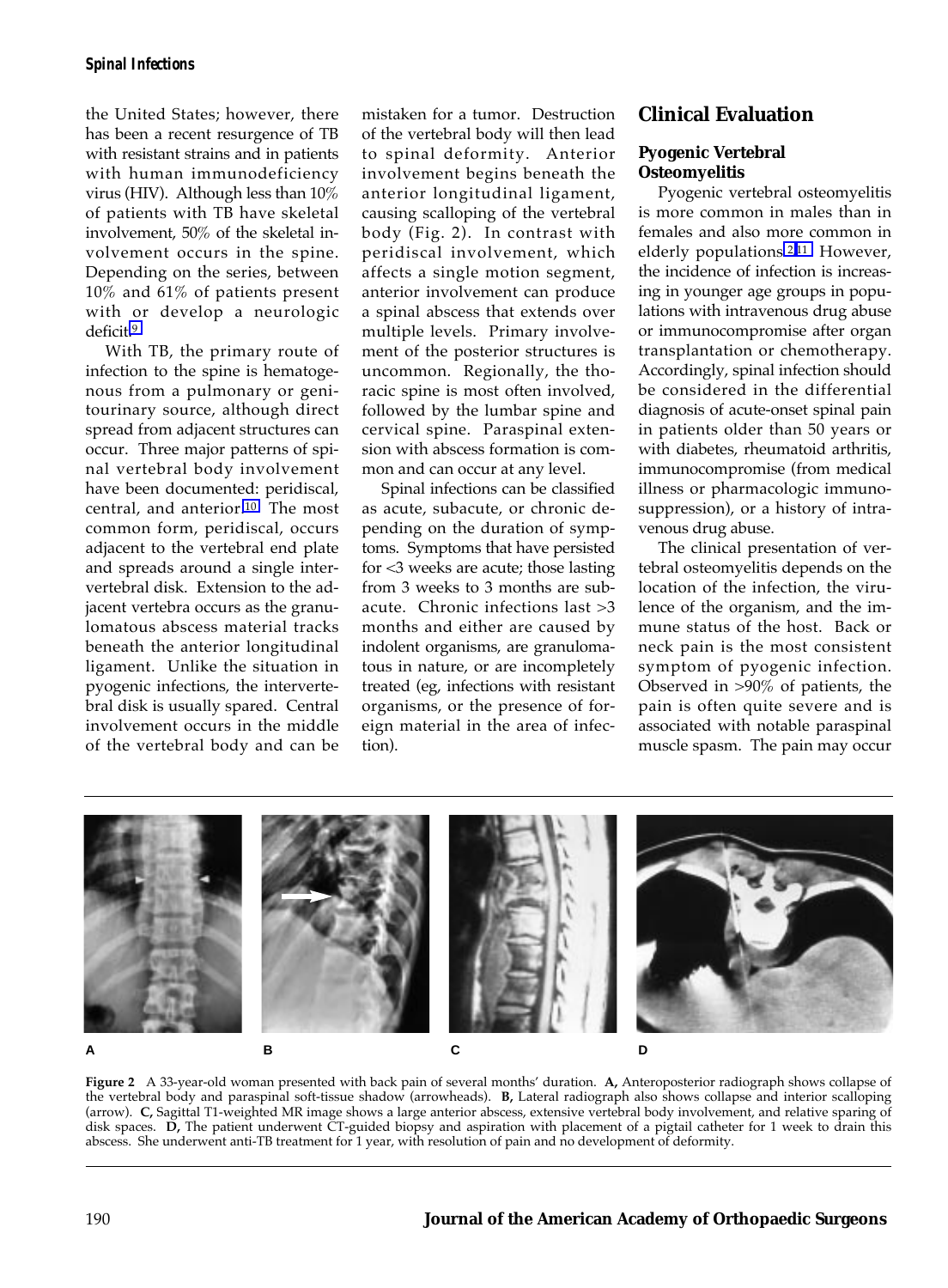at night and is usually present regardless of activity level. Radicular leg or arm pain is less common but may be present with neurologic involvement, which occurs in less then 10% of patients. Fevers are documented in approximately 50% of the affected population[.12](#page-9-0) Weight loss is common but may not be easily recognized by patients because it may occur slowly over a period of weeks to months before the infection is diagnosed and treated.

The presence of other signs or symptoms depends on the extent of the infectious process. A patient with a psoas abscess may have pain with hip extension. Cervical abscess formation may lead to torticollis or dysphagia. Radiculopathy, myelopathy, or even complete paralysis can occur with neural compression as a result of abscess, instability, or spinal deformity. Direct spread of the infection into the epidural space can cause meningitis.

Gram-positive organisms are responsible for the majority of vertebral column infections in both adults and children, with *Staphylococcus aureus* accounting for >50%. Infection with gram-negative organisms such as *Escherichia coli*, *Pseudomonas*, and *Proteus* may occur following genitourinary infections or procedures. Intravenous drug abusers are also prone to *Pseudomonas* infections. Anaerobic infections may be encountered in patients with diabetes or following penetrating trauma. Low-virulence organisms such as coagulase-negative staphylococci and *Streptococcus viridans* may cause indolent infections. These organisms may not be detected unless blood cultures are held for more than 10 days and should not be disregarded as contaminants in the presence of clinical infection. *Salmonella*, presumably from an intestinal source, can cause vertebral osteomyelitis in children with sickle cell anemia.

#### *Laboratory Studies*

Laboratory studies may be useful but are usually nonspecific. The white blood cell count will be elevated in approximately half the cases of acute pyogenic osteomyelitis but typically is normal in the presence of subacute or chronic infection. The erythrocyte sedimentation rate (ESR) is a more sensitive test and is elevated in >90% of patients. The C-reactive protein (CRP) level, an acute-phase reactant with a much quicker normalization time, may be more helpful in following the course of treatment than the ESR. A rapid decrease in the CRP level indicates an adequate response to treatment and can help determine when to switch from intravenous to oral antibiotics. Blood cultures may be negative in up to 75% of patients, particularly if the infection involves a low-virulence organism. It is extremely important to delay antibiotic therapy until appropriate cultures have been obtained unless the patient is septic and critically ill. Even then, blood and urine cultures should be obtained before the administration of antibiotics.

Evaluation of laboratory measurements for malnutrition is as important as the diagnostic tests that detect the presence of infection. Weight loss >30% of ideal body weight during the course of the infection indicates severe malnutrition. Other laboratory measurements that are associated with severe malnutrition include a serum albumin level of <3 g/dL, serum transferrin measurement of  $\langle$ 150 µg/dL, and an absolute lymphocyte count of <800/mL. Although it is a measurement less commonly used in orthopaedics, a 24 hour urinary creatinine excretion of  $<$ 10.5 mg in men or  $<$ 5.8 mg in women indicates a negative nitrogen balance associated with malnutrition.

#### *Biopsy*

The definitive diagnosis of spinal pyogenic osteomyelitis requires identification of the organism through a positive blood culture or from a biopsy and culture of the infected site. Blood cultures may be diagnostic in as few as 25% to 33% of cases[.2](#page-8-0) Cultures taken during fever spikes may provide better diagnostic results. Biopsy of the infected area is often necessary to initiate the appropriate antibiotic regimen. Other sources of obvious infection, such as the urine, must also be cultured. Spinal biopsies may be done percutaneously, using computed tomography (CT) or fluoroscopy to localize the focus of infection. The accuracy of closed biopsy techniques varies and has been reported to be about 70%[.13](#page-9-0) Key factors may be insufficient tissue retrieval or administration of antibiotics prior to biopsy. A core sample obtained from a Craig biopsy needle for bone or a TruCut (Baxter Travenol, Deerfield, IL) or similar needle for soft tissue is preferable to fineneedle aspiration except when an abscess cavity is present. Antibiotics must not be started until the biopsy is done and sufficient tissue is obtained for culture, gram stain, and histology. If a diagnosis is not confirmed on the first attempt, a second closed biopsy should be considered before open biopsy is done.

An open biopsy is indicated when needle biopsy fails to identify an organism, when the infection is inaccessible by standard closed techniques, or when there is marked structural damage with neurologic compromise. Open biopsies are diagnostic in >80% of cases.[14](#page-9-0) Minimally invasive techniques, such as a laparoscopic or thoracoscopic approach, may be considered when that approach is appropriate to decrease the morbidity of the procedure.

Biopsies should be sent for gram stain, acid-fast stain, and aerobic, anaerobic, fungal, and TB cultures. Bacterial cultures should be maintained for 10 days to detect low-virulence organisms. Histologic stud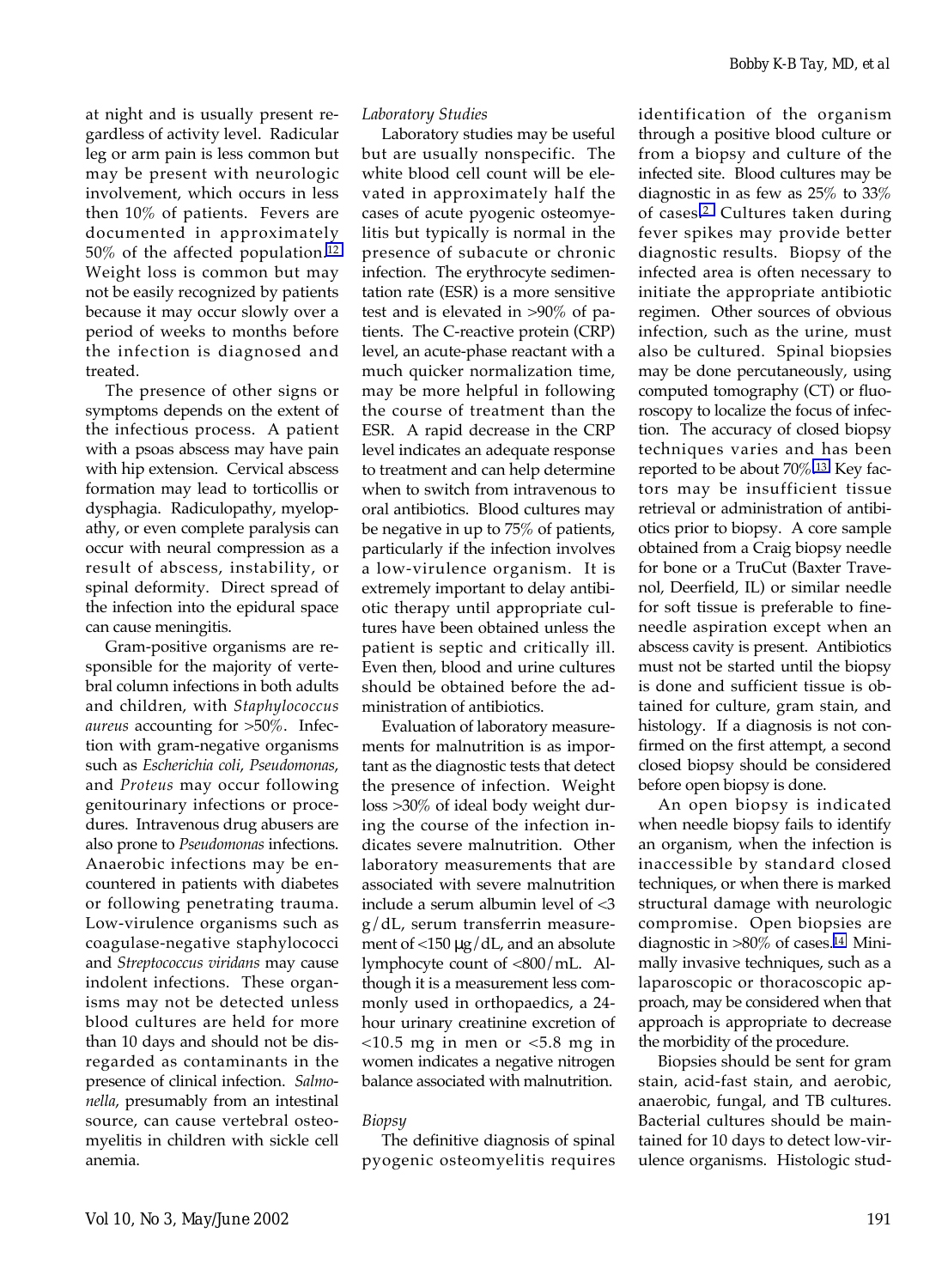ies also should be done, if possible, to detect metabolic or neoplastic processes. If tissue is available, pathologic examination should be conducted to differentiate between acute and chronic infection and to help detect the presence of acid-fast bacilli and fungal elements. The development of polymerase chain reaction as a diagnostic tool has facilitated rapid detection of the infecting agent, especially when indolent and low-virulence organisms are involved[.15,16](#page-9-0) However, technical problems with cross-contamination can lead to false-positive results.

#### **Tuberculosis**

The clinical presentation of a patient with a tuberculous spinal infection is highly variable. As with pyogenic infections, back pain is the most common symptom; however, it is usually less severe than in a pyogenic infection. Patients with chronic infection also may experience weight loss, malaise, fevers, and night sweats. Kyphotic deformities, neurologic deficits, or cutaneous sinuses may occur after prolonged or very severe infections. Neurologic deficit can occur from epidural extension of the tuberculous infection, from destruction of bone with retropulsion of infected material into the spinal canal, or from progressive kyphotic deformity. Elderly patients appear to be at higher risk for developing a neurologic deficit. The differential diagnosis of spinal infection includes primary and metastatic tumors; infections with atypical bacteria such as *Actinomyces*, *Nocardia*, and *Brucella*; infections with atypical mycobacteria; and fungal infections such as coccidioidomycosis, blastomycosis, cryptomycosis, candidiasis, and aspergillosis. Immunocompromised patients are at risk for developing infections with atypical mycobacteria. Fungal infections also have become more common with the increasing use of broad-spectrum antibiotics, especially in combination with central venous catheters for parenteral nutrition (Fig. 3).

Suspicion of a mycobacterial infection is the basis for establishing the diagnosis. Patients from Southeast Asia or South America, prison populations, and frequenters of homeless shelters are at high risk for contracting TB. A patient with a family member or household contact with TB also should be considered as at high risk. Laboratory tests are usually nonspecific. A leukocytosis may or may not be present. The ESR may be normal in up to 25% of cases. Although the purified protein derivative skin test can help detect active infection or past exposure to TB, the test is not fully reliable because of false-negative results that can occur in the malnourished and the immunocompromised. Polymerase chain reaction for detection of tuberculous infection holds great promise for a faster diagnosis.

#### **Pediatric Diskitis**

The highly variable clinical presentation of a child with diskitis may lead to delays in recognition and diagnosis. Active children may often associate the onset of pain with some activity or minor trauma. In the absence of systemic symptoms of infection, further workup is necessary if the pain does not resolve in 1 to 2 weeks. In general, however, vertebral infection should be suspected when the child has a lowgrade fever and pain, refuses to bear weight, or assumes a flexed position of the spine. The patient also may complain of abdominal pain. These nonspecific findings are more common in children over the age of 5 years[.17-19](#page-9-0) In contrast, infants are more likely to be systemically ill. Older children are more likely to be able to identify the spine as the source of pain. Although uncommon, these same symptoms can be observed with spinal tumors in children, such as Ewing's sarcoma.

The white blood cell count may or may not be elevated, but the ESR is usually mildly elevated and the CRP level, markedly elevated. Infants typically will demonstrate a leukocytosis and elevated ESR[.20](#page-9-0) Blood cultures can be positive in up to 50% of cases.<sup>19</sup>

Acute infections are more likely to yield positive blood cultures.[19](#page-9-0) Certainly the child who appears ill and febrile should have all possible sources of infection cultured. If a biopsy is needed, it can be done under CT guidance; a 60% to 70% yield rate for infectious lesions can be expected[.21](#page-9-0) If a trial of antibiotics was initiated prior to biopsy without response, antibiotics should be suspended for 3 to 4 days before the procedure to ensure greater accuracy from the cultures.



**Figure 3** A 40-year-old woman with rheumatoid arthritis and chronic steroid use developed severe back pain and paraplegia after treatment with broad-spectrum antibiotics for necrotizing fasciitis. **A,** Lateral radiograph of the lumbar spine shows bony destruction of the end plates of L2 and L3. **B,** T2-weighted sagittal MR image of the lumbar spine demonstrates diskitis and vertebral osteomyelitis at L2-3, with severe canal stenosis from an epidural collection (arrowhead). Cultures taken at the time of anterior débridement were consistent with a *Candida* infection. The patient obtained pain relief and improvement in motor function after aggressive anterior débridement and reconstruction with an autogenous tricortical iliac graft and 6 weeks' administration of intravenous liposomal amphotericin B.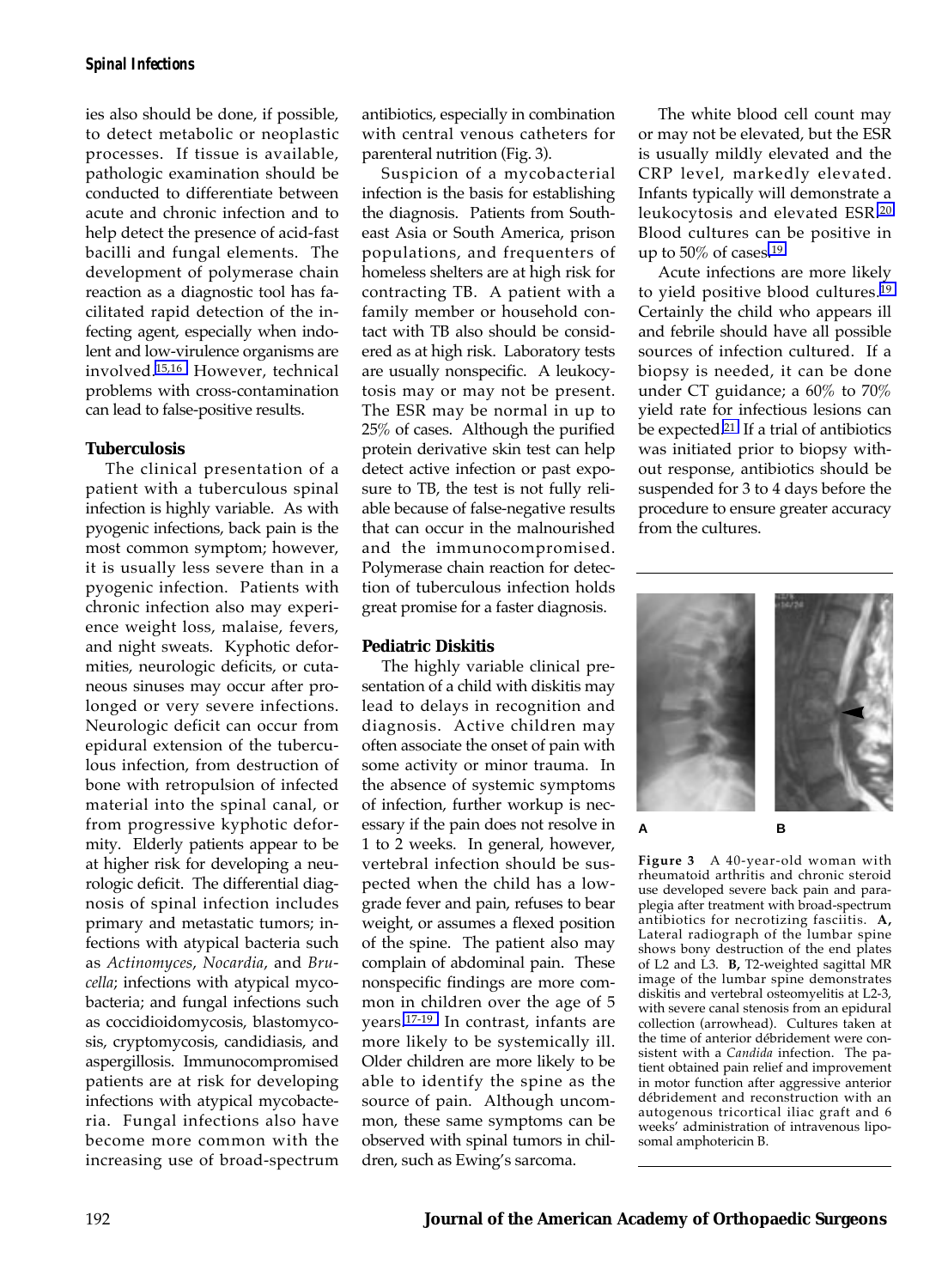#### **Epidural Abscess**

The presence of a spinal epidural abscess is usually associated with the occurrence of diskitis or vertebral osteomyelitis. Rarely does an epidural abscess occur hematogenously without spinal involvement. This condition is caused by direct seeding of bacteria into the epidural venous plexus, in contrast with the more common route of local extension from adjacent disk or bone. In the absence of diskitis or vertebral osteomyelitis, an epidural abscess can be difficult to diagnose and can progress rapidly, with devastating consequences; prompt diagnosis and early treatment are critical in these rare cases. Risk factors for the development of epidural abscess include history of intravenous drug use, diabetes, trauma, obesity, percutaneous or open procedures (eg, spinal surgery, nerve or epidural block, or diskography), HIV, and renal failure[.22-26](#page-9-0) Patients may present with back pain, progressive neurologic deficit, or fever. Although leukocytosis may not be present, the ESR is almost always elevated.

# **Radiographic Evaluation**

Imaging studies are crucial to localize the infection, assess the extent of involvement, and determine the response to treatment. Radiographs may demonstrate progressive osteolysis and end plate destruction, often best seen on the anteroposterior view (Fig. 2, A). As the disease progresses, the disk space narrows and eventually collapses (Fig. 3). Plain radiographs, however, may not demonstrate abnormal findings for up to several weeks after the process has begun. Soft-tissue extension must be suspected in the presence of an abnormal psoas shadow, widening of the mediastinum (Fig. 2, A), or enlargement of the retropharyngeal soft-tissue shadow. The presence of gas in the soft tissues suggests an infection with an anaerobic organism.

In contrast with pyogenic infections, skeletal radiographs in a tuberculous infection often demonstrate vertebral destruction with relative preservation of the disk spaces. As the infection progresses, the disk is also destroyed and a kyphotic deformity may be present, especially in the thoracic spine. A chest radiograph always should be obtained to assess for active pulmonary disease.

In pediatric diskitis, radiographs of the spine should be assessed for disk space narrowing, end plate erosions, bony destruction, and paravertebral soft-tissue swelling. These changes may not occur for several days or weeks after onset of symptoms. They usually persist, eventually leading to disk space narrowing or autofusion[.18,27](#page-9-0) Although late kyphosis is rarely seen in pediatric spinal infections, a notable exception is infantile osteomyelitis, which generally is associated with more initial bony destruction and resembles congenital kyphosis in late stages[.20](#page-9-0)

Radionuclide studies can be much more sensitive than radiographs in detecting early infections. Technetium 99m bone scintigraphy is sensitive  $(-90\%)$  but nonspecific, especially in adults with degenerative joint disease[.28](#page-9-0) Because the study is dependent on local blood flow, false-negative results have occurred in areas of relative ischemia in very young and elderly patients. In pediatric vertebral osteomyelitis, the technetium 99m bone scan is positive in 74% to 100% of cases[,17,19](#page-9-0) facilitating earlier diagnosis of diskitis in children. Wenger et al[19](#page-9-0) showed that use of bone scans allowed diskitis to be diagnosed an average of 8.3 days earlier than without.

When used in conjunction with technetium 99m scans, gallium 67 citrate scans have high sensitivity and specificity in detecting foci of infection. The tracer, an analog of ferritin, is secreted by leukocytes at sites of infection. Gallium scans also normalize during the recovery phase and may be used to follow treatment response. This test, however, may not be effective in leukopenic patients and may not detect low-virulence organisms. Indium 111-labeled scans have a poor sensitivity in vertebral osteomyelitis (17%) and are not recommended[.29](#page-9-0)

CT is useful in delineating the extent of bony destruction and softtissue extension and is helpful in preoperative planning. However, the status of the neural elements cannot be accurately assessed without the use of myelographic dye, which is contraindicated in suspected infection because it places the patient at risk for developing meningitis or arachnoiditis. Although the CT scan with intravenous contrast also can demonstrate soft-tissue extension, distinction between abscess and granulation tissue may be difficult.

Magnetic resonance imaging (MRI) is the modality of choice in the diagnosis and evaluation of spinal infections because it provides excellent imaging of the soft tissue, neural elements, and inflammatory changes in the bone (Figs. 2, B and 3, C). MRI has an extremely high sensitivity (96%) and specificity (93%) in detecting infections of the vertebral column[.28](#page-9-0) It is noninvasive, allows detection of paravertebral and epidural extension, and clearly visualizes neurologic structures. T1-weighted sequences demonstrate decreased signal intensity in both the vertebral body and disk from edema. T2-weighted images show increased signal intensity in both the vertebral body and disk with loss of the normal intranuclear cleft (Fig. 1).

The administration of gadolinium in combination with MRI improves resolution and allows an infectious process to be distinguished from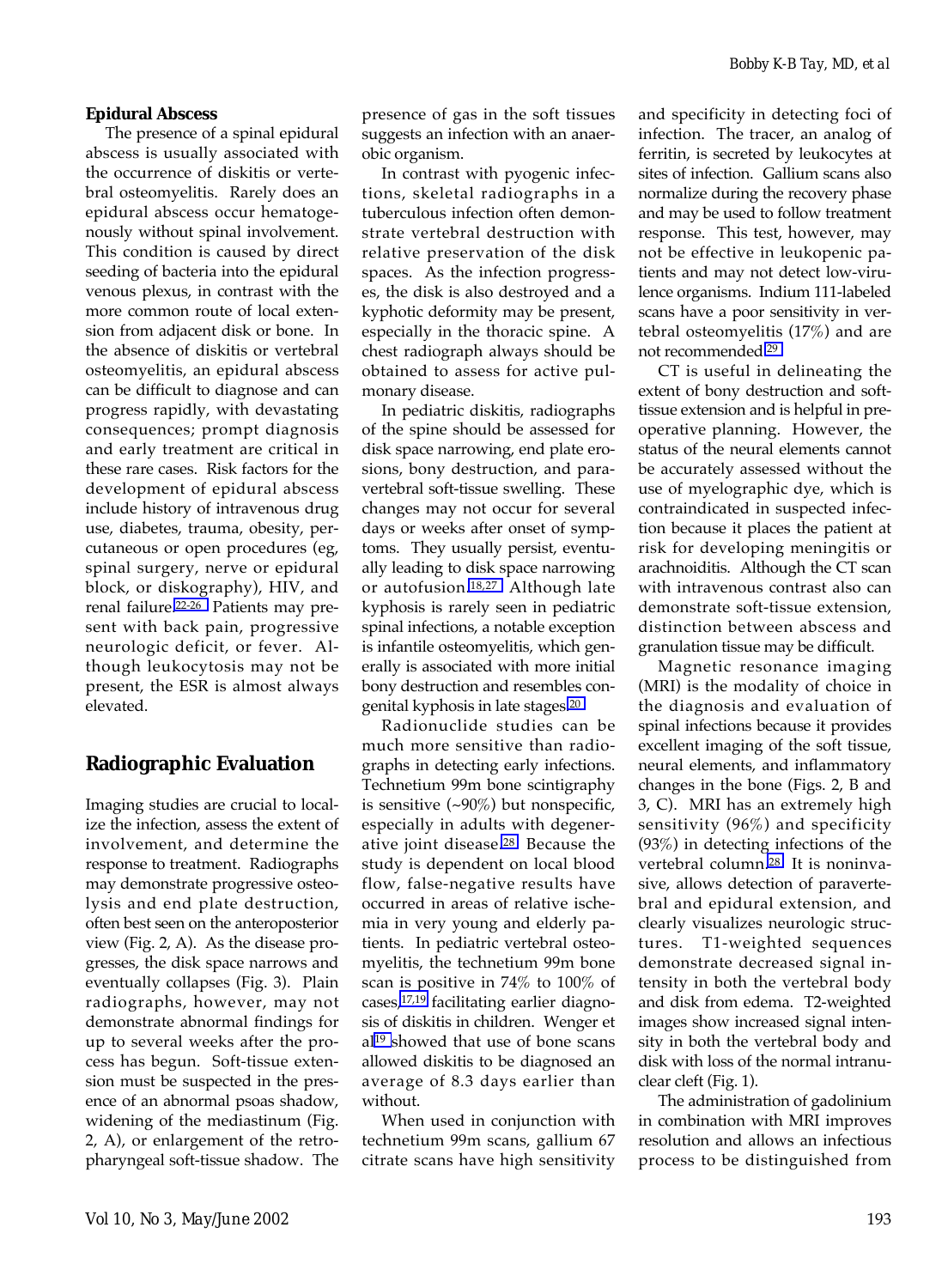degenerative changes of the end plate and intervertebral disk (Fig. 4). The vascular-based enhancement also allows differentiation of an epidural granulation from an epidural abscess. An epidural mass may be isointense or hypointense on T1-weighted images, shows high signal on T2-weighted images, and may show peripheral enhancement visible with gadolinium[.30](#page-9-0) Short T1 inversion recovery sequences often can help to differentiate an infection from other pathologic entities. Even with MRI, however, granulomatous infections can be difficult to distinguish from tumors of the spine. Thus, a biopsy is often required to make a definitive diagnosis.

## **Treatment**

#### **Pyogenic Infections**

The goals for treatment of spinal infections should be to establish a diagnosis and identify the pathogen, eradicate the infection, prevent or minimize neurologic involvement, maintain spinal stability, and provide an adequate nutritional state to combat infection. Establishing a diagnosis and identifying the pathogen is of primary importance. Once the organism has been identified, intravenous antibiotic therapy should be initiated according to the culture results and sensitivities. A course of 2 to 6 weeks of parenteral antibiotics is usually recommended. This is followed by a course of oral antibiotics, depending on the virulence of the organism, susceptibility of the host, and other factors, such as retained hardware. Conversion to oral antibiotics should be made only with clinical improvement, normalization of the ESR and CRP level, or resolution of the infection as demonstrated in imaging studies.

In addition to antibiotic therapy, immobilization, rest, and proper nutrition are recommended. Molded contact braces are effective in the



**Figure 4** A 38-year-old man with HIV and a CD4 cell count of 20 presented with back pain of several weeks' duration and no radiculopathy. A, T1-weighted sagittal MR image shows edema at the L5-S1 disk space and adjacent end plates. The asterisk (\*) indicates an epidural collection consistent with an epidural abscess. **B,** T1-weighted gadoliniumenhanced sagittal MR image shows uptake at the L5-S1 disk space and the epidural collection. **C,** T2-weighted sagittal MR image shows no notable canal compromise by the anterior collection. However, there is severe destruction of the adjacent bone of L5 and S1.

lumbar region, whereas a halo or a rigid cervicothoracic orthosis may be required for cervical osteomyelitis. Immobilization of the affected area aids in pain relief and helps prevent deformity.

Surgery is indicated in five circumstances: to obtain a tissue diagnosis after a failed closed needle biopsy or from a location inaccessible by closed methods; for drainage of an abscess that is causing sepsis or neurologic deficit; to treat neurologic deficit secondary to compression either by the infection (abscess or granulation) or structural destruction; for structural instability or deformity; or for failure of medical management to reduce persistent symptoms or elevated laboratory measurements.

The location of the infection and the intended purpose of the surgery often dictate the surgical approach. Because the majority of these infections involve the vertebral body and the disk, an anterior approach is most commonly used to maximize access to the infected tissue. A posterolateral approach to the thoracic spine may be considered in certain instances, or a costotransversectomy if only culture, biopsy, or abscess

drainage is necessary. Because these and endoscopic approaches avoid thoracotomy, they may cause less morbidity in the medically fragile patient.

If an anterior approach is used for dÈbridement and decompression of the spinal canal, reconstruction should be done with an autogenous structural graft, such as tricortical iliac crest or middle third of the fibula. Iliac crest is preferable because of the abundant amount of cancellous bone. Fresh-frozen allografts in combination with autogenous bone may be considered for structural support, but structural autogenous bone grafts are preferred. Vascularized bone grafts have gained popularity during the last decade because of their intrinsic blood supply and faster rate of incorporation. In the thoracolumbar junction, a vascularized rib graft may be used, and in the lumbar spine, vascularized rib or iliac grafts[.31-34](#page-9-0) Recently, titanium surgical mesh filled with autogenous bone has been used as an alternative to structural autogenous graft. Depending on the degree of preoperative kyphosis and length of the reconstruction, a posterior fusion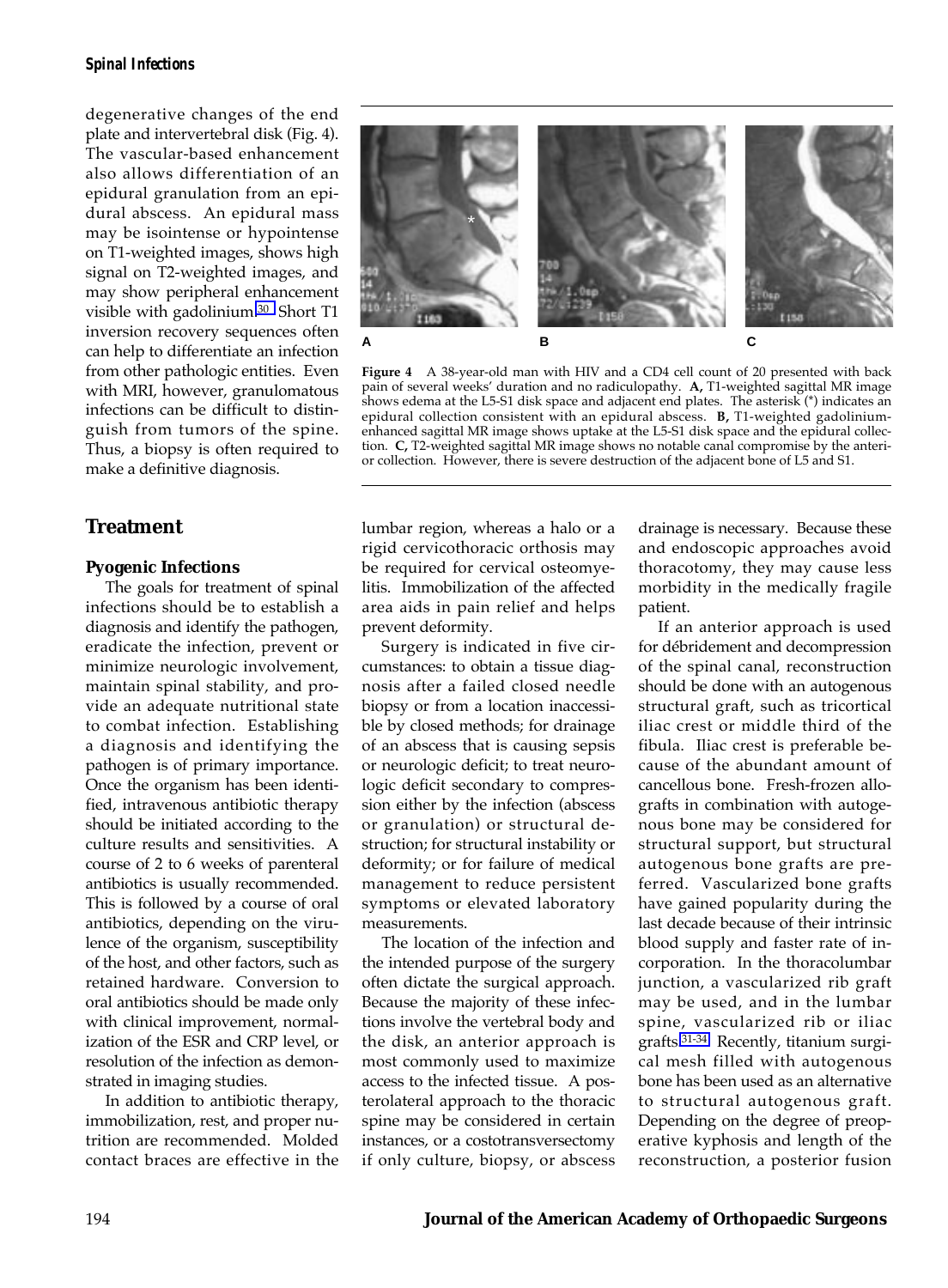with instrumentation may be required to adequately stabilize the spine. This is usually undertaken 1 to 2 weeks after the initial surgical débridement. The staging of the procedures allows for an interval of intravenous antibiotics and optimization of medical and nutritional parameters before placement of the instrumentation.

Hyperalimentation is an effective way to maximize the patient's nutritional status before and after surgery and between stages. The infection places the patient in a catabolic state because of metabolic losses that have occurred before the diagnosis of infection is made. The goal of nutritional supplementation is to restore the patient to the premorbid nutritional status. Nutrition consultation and monitoring of laboratory measurements are helpful in reaching a positive nitrogen balance. These include achieving a serum albumin level  $>3$  g/dL, an absolute lymphocyte count >800/mL, and a 24-hour urine creatinine excretion >10.5 mg in men and >5.8 mg in women.

#### **Tuberculosis**

Once the diagnosis of a tuberculous infection is established, aggressive treatment is necessary to eradicate the infection. A four-drug regimen of isoniazid, rifampin, ethambutol, and pyrazinamide is used as first-line therapy for 6 months. The response to treatment is assessed by routine clinical examinations and radiographs. The emergence of multidrug-resistant mycobacteria will provide further challenges in the treatment of these infections in the future.

Indications for surgery in tubercular infections are the same as for pyogenic infections. The most common surgical technique, the Hong Kong procedure, involves débridement of infected bone, decompression of the spinal canal, and correction of the kyphotic deformity using structural grafting<sup>35</sup> (Fig. 5). Addi-

tional posterior fusion with instrumentation also may be required. The second procedure can be either staged or done on the same day, depending on the tolerance of the patient. Autogenous iliac crest or fibula is ideal for structural grafting. Rib graft alone has been shown to be inadequate unless a vascularized rib is used to accelerate the rate of incorporation. The Hong Kong procedure is preferred over anterior débridement alone because the addition of an anterior strut corrects and prevents progressive kyphotic deformity. Laminectomy without adjunctive stabilization is contraindicated because damage to the posterior structures in the presence of weakened anterior structures will lead to progressive kyphosis and neurologic injury.

Failure of medical treatment or development of neurologic deficit is





**Figure 5** A 22-year-old woman presented with a long history of back pain. Anteroposterior **(A)** and lateral **(B)** radiographs show erosion and partial collapse of the T12 vertebral body (arrow). **C,** T1-weighted MR image demonstrates extensive anterior and posterior column involvement. Because of atypical MR image findings, a posterior biopsy was performed, which revealed TB. **D,** Postoperative lateral radiograph. Because of partial collapse and extensive involvement, the patient underwent anterior reconstruction using autogenous rib graft.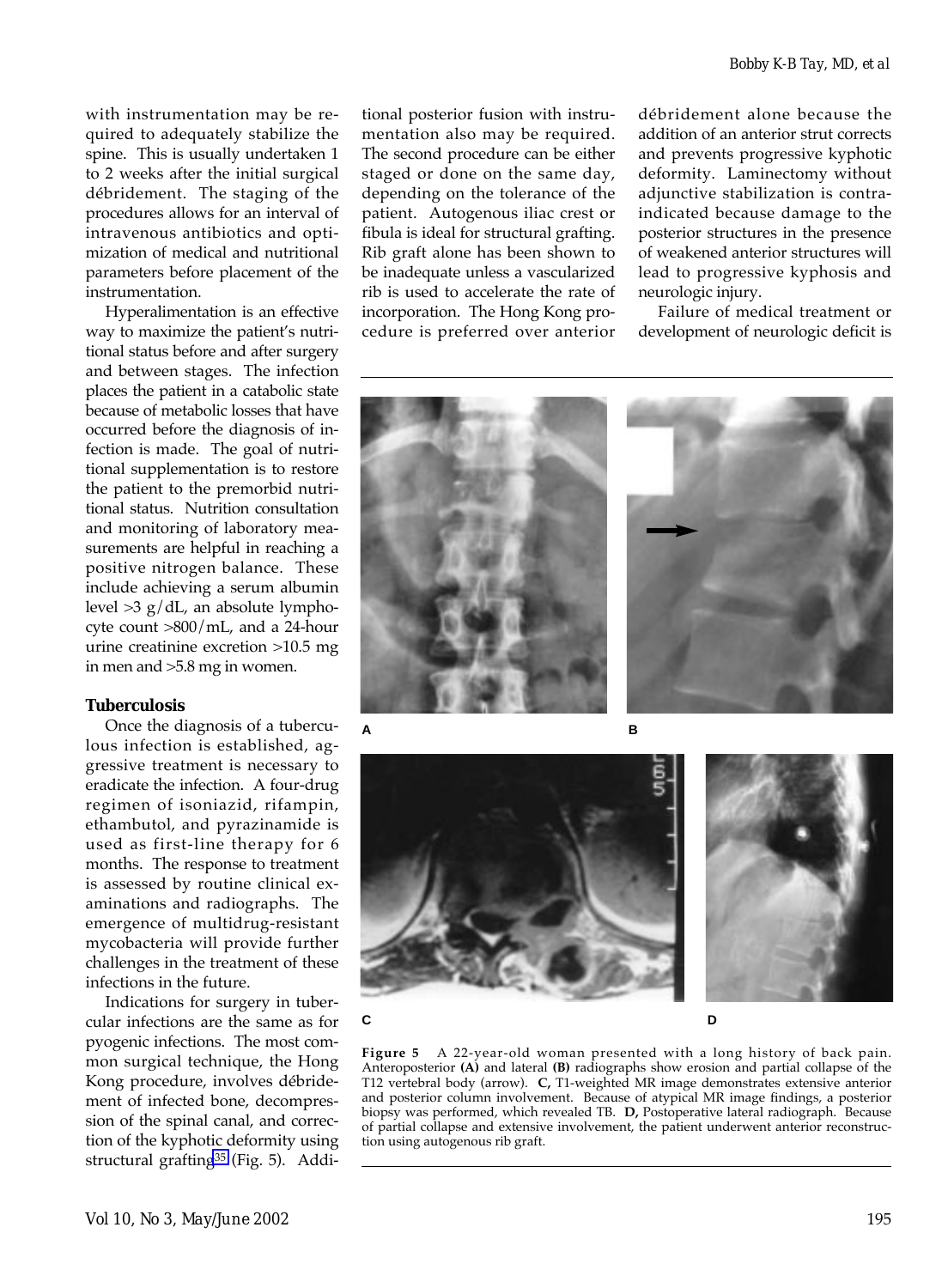<span id="page-8-0"></span>a clear indication for surgical débridement, decompression, and stabilization. Early decompression will maximize the patient's functional recovery. A more chronic neurologic deficit due to cord compression over structural deformity also may be treated with decompression and stabilization. However, the prognosis for neurologic recovery in the face of chronic deficits is not as optimistic.

#### **Pediatric Diskitis**

Whether diskitis in children is infectious or inflammatory in origin remains controversial. Although the recommended treatment will vary depending on the suspected origin, immobilization with casting or bracing is uniformly recommended. The use of antibiotics has been controversial, with satisfactory results reported in several studies regardless whether a patient received antibiotics. Scoles and Quin[n18](#page-9-0) reported that all patients were asymptomatic at the time of hospital discharge, whether or not antibiotics were administered. In addition, none of these patients had a relapse. In contrast, Ring and Wenge[r36](#page-9-0) observed that patients treated with intravenous antibiotics for at least 6 days had a more rapid resolution of symptoms and the lowest likelihood of developing recurrent symptoms. Oral antibiotics or no treatment were more likely to lead to prolonged or recurrent symptoms. Based on their experience, they felt that a short course of parenteral antibiotics was more likely to result in rapid relief of symptoms and a lower incidence of recurrent symptoms. Crawford et al17 reserved antibiotics for patients who failed to respond to immobilization, bed rest, traction, or casting.

#### **Epidural Abscess**

Surgical drainage is almost universally recommended for treatment of an epidural abscess (Fig. 4). Conservative management of epidural abscesses, however, may be appropriate if the patient has no neurologic deficit, if the involvement is extensive, if the patient is not expected to survive surgery, or if paralysis has been present for >48 hours so that neurologic improvement would be unlikely[.26,30](#page-9-0) For example, patients with lumbar involvement, no neural compromise, and diagnostic cultures can be effectively treated with intravenous antibiotics. As with osteomyelitis, from 2 to 6 weeks of intravenous antibiotics is usually recommended. An extended period of oral antibiotics may be necessary depending on the immunocompetency of the patient and the sensitivity of the organism.

Patients with neurologic deterioration are best managed with surgical decompression and débridement in addition to antibiotic therapy. Anterior abscesses, particularly with vertebral body involvement, should have anterior débridement. This can be done using either an

open or endoscopic approach. Posteriorly located infections can be adequately treated by a laminectomy. Patients with extensive involvement can be treated through multilevel laminectomies. However, care should be taken not to remove more bone than is indicated for decompression because of the risk of postlaminectomy deformity. Prompt and aggressive treatment of neurologic compression appears to favorably affect neurologic recovery[.26](#page-9-0)

# **Summary**

The most common types of vertebral osteomyelitis are hematogenous bacterial or fungal infections (pyogenic or granulomatous), pediatric diskitis, epidural abscess, and postoperative infections. Successful diagnosis and treatment depend on an appropriate index of suspicion. The optimal management of patients with spinal infection requires understanding the circumstances that resulted in the infection, the organism involved, and the degree of bony and neurologic compromise. Early detection and medical treatment may obviate the need for surgical intervention. When surgical débridement is indicated, its prompt initiation appears to result in good clinical outcomes. In addition, maximizing the patient's nutritional status with hyperalimentation improves the outcomes of both medical and surgical treatment.

# **References**

- 1. Guri JP: Pyogenic osteomyelitis of the spine: Differential diagnosis through clinical and radiographic observations. *J Bone Joint Surg Am* 1946;28:29-39.
- 2. [Carragee EJ: Pyogenic vertebral osteo](http://www.ncbi.nlm.nih.gov/cgi-bin/Entrez/referer?/htbin-post/Entrez/query%3fdb=m&form=6&uid=9199385&Dopt=r)myelitis. *J Bone Joint Surg Am* 1997;79: 874-880.
- 3. Garcia A Jr, Grantham SA: Hematogenous pyogenic vertebral osteomyelitis. *J Bone Joint Surg Am* 1960;42:429-436.
- 4. [Eismont FJ, Bohlman HH, Soni PL,](http://www.ncbi.nlm.nih.gov/cgi-bin/Entrez/referer?/htbin-post/Entrez/query%3fdb=m&form=6&uid=6849675&Dopt=r) Goldberg VM, Freehafer AA: Pyogenic and fungal vertebral osteomyelitis with paralysis. *J Bone Joint Surg Am* 1983; 65:19-29.
- 5. [Batson OV: The vertebral system of](http://www.ncbi.nlm.nih.gov/cgi-bin/Entrez/referer?/htbin-post/Entrez/query%3fdb=m&form=6&uid=4966304&Dopt=r) veins as a means for cancer dissemination. *Prog Clin Cancer* 1967;3:1-18.
- 6. Wiley AM, Trueta J: The vascular anatomy of the spine and its relationship to

pyogenic vertebral osteomyelitis. *J Bone Joint Surg Br* 1959;41:796-809.

- 7. [Parke WW, Rothman RH, Brown MD:](http://www.ncbi.nlm.nih.gov/cgi-bin/Entrez/referer?/htbin-post/Entrez/query%3fdb=m&form=6&uid=6707036&Dopt=r) The pharyngovertebral veins: An anatomical rationale for Grisel's syndrome. *J Bone Joint Surg Am* 1984;66: 568-574.
- 8. [Sapico FL, Montgomerie JZ: Vertebral](http://www.ncbi.nlm.nih.gov/cgi-bin/Entrez/referer?/htbin-post/Entrez/query%3fdb=m&form=6&uid=2212605&Dopt=r) osteomyelitis. *Infect Dis Clin North Am* 1990;4:539-550.